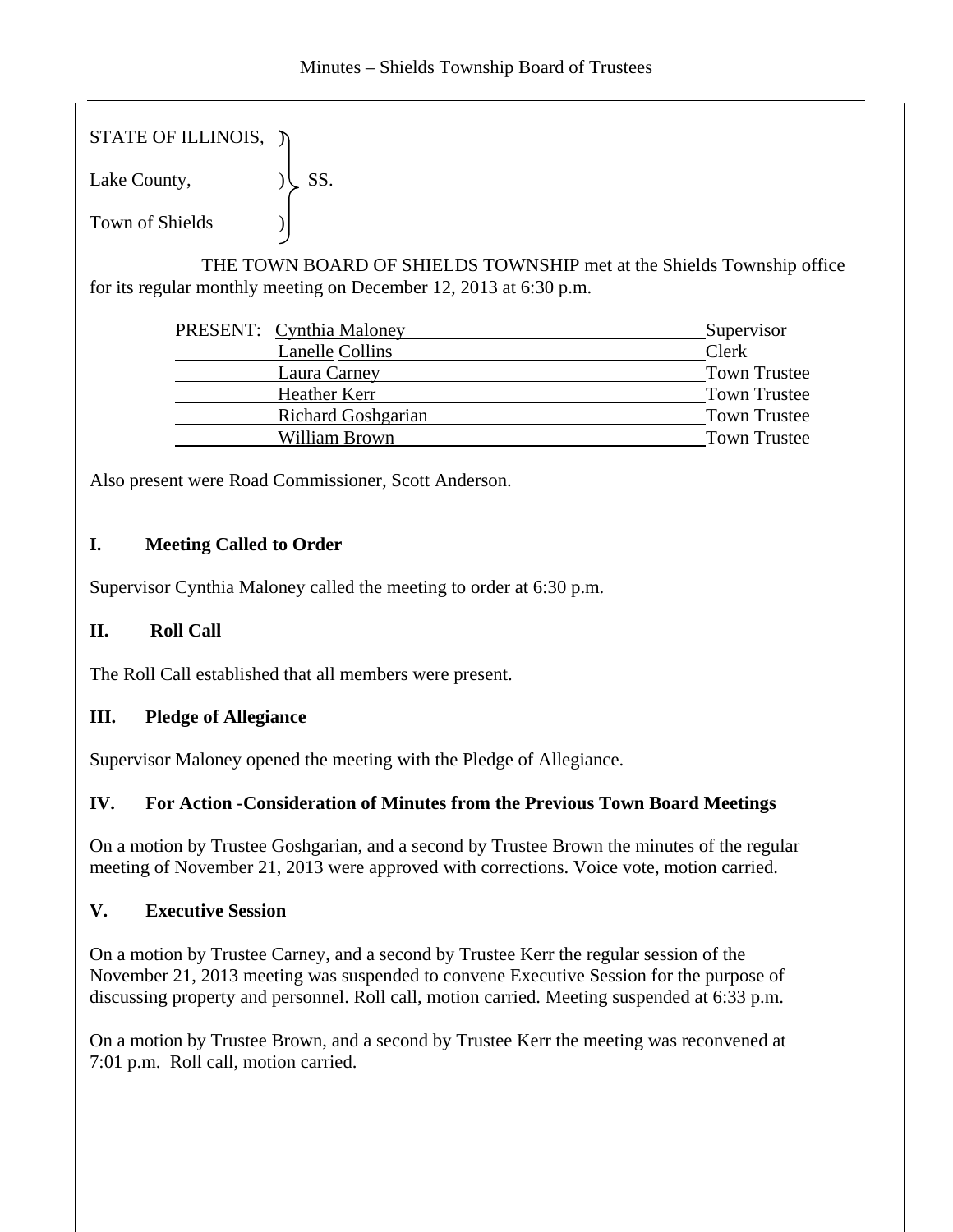### **VI. For Action - Payment of Bills**

**A. Town Fund Bills:** On a motion by Trustee Kerr, and a second by Trustee Carney the Town Fund bills in the amount of \$67,545.71 were approved for payment, 5 ayes, motion carried.

### **B. Road and Bridge Bills:**

On a motion by Trustee Carney, and a second by Trustee Brown the bills were approved for payment in the amount of \$14,902.93, 5 ayes, motion carried.

#### **C. General Assistance Bills:**

On a motion by Trustee Goshgarian and second by Trustee Carney the bills for General Assistance were approved for payment in the amount of \$2,148.42, 5 ayes, motion carried.

#### **VII. Old Business: No old business was discussed.**

#### **VIII. Public Comment:**

**Janice Schnobrich, 766 Mawman**: Praised the food pantries in North Chicago. She discussed the reduction in property tax levies for the Township general fund – resulting in a 40% total reduction. She also expressed concerns in keeping the township's general fund property tax levy at no more than its current level and to reduce expenses to balance the budget. There was also mention of eliminating Township activities that are not mandated by state law. A statement was submitted to the Clerk for review upon request.

#### **IX. New Business:**

**A. For discussion and adoption – Town Fund Levy in the amount of \$595,000**  Motioned by Trustee Brown and seconded by Trustee Kerr, 5 ayes, motion carried.

**IMRF Levy in the amount of \$30,000**, Motioned by Trustee Kerr, and seconded by Trustee Brown, 5 ayes, motion carried.

**Road and Bridge Levy in the amount of \$532,153**, motioned by Trustee Carney and seconded by Trustee Goshgarian, 5 ayes, motion carried.

**B. For discussion and adoption – 2014 Meeting Schedule,** Motioned by Trustee Brown, and seconded by Trustee Kerr, voice vote, motion carried.

## **C. For discussion and adoption – Town Fund Reserve (TABLED)**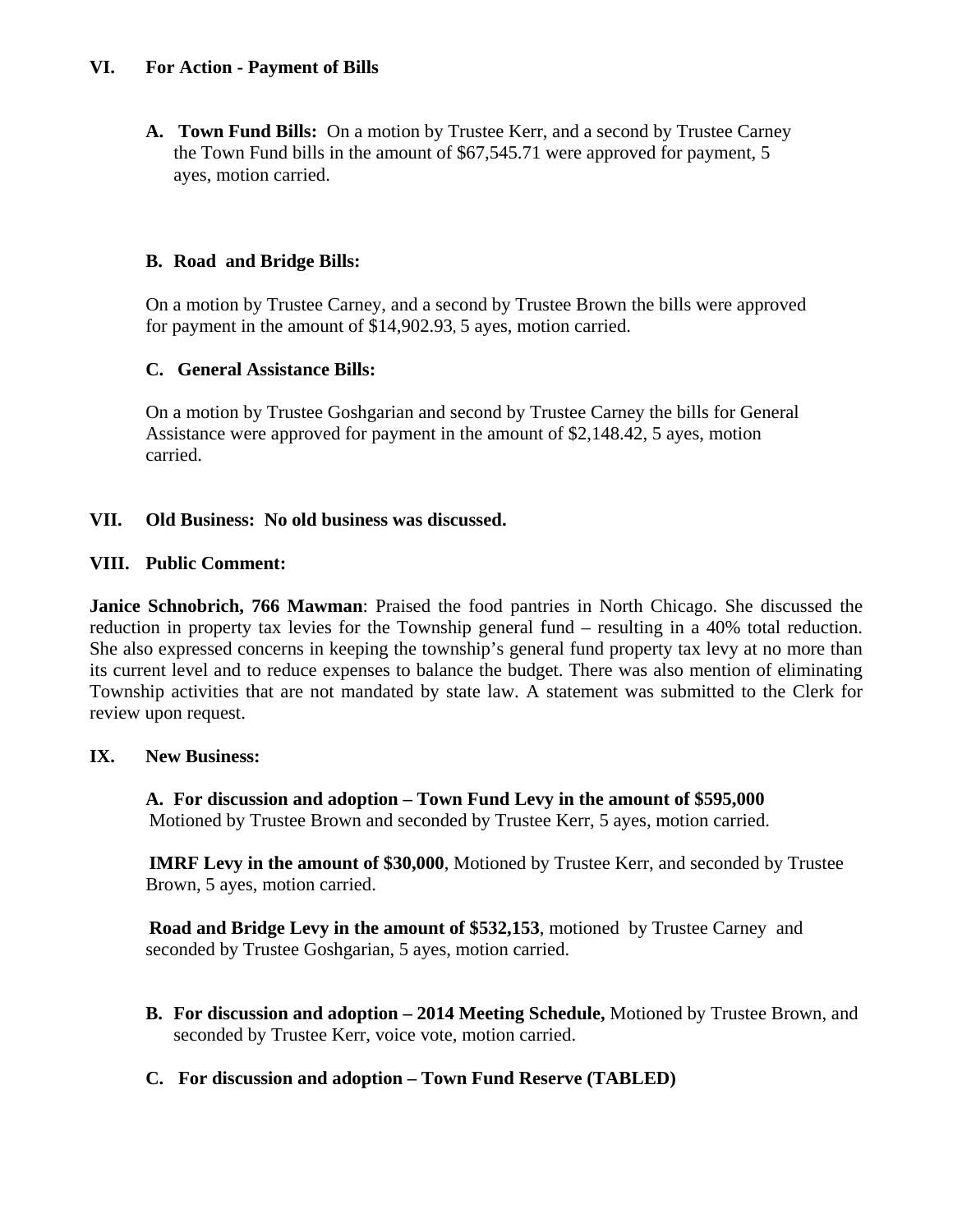## **X. Township Reports:**

## **A. Trustees** – No Reports

# **B. Highway Commissioner – Scott Anderson**

Reported that budgets are being worked on.

## **C. Supervisor – Cynthia Maloney**

On Friday, November 22, 2013 Phoenix Rising Foundation distributed 100 complete turkey dinners to township residents. Shawn Phelps, PJ Micelli and Jack Sheppard took care of distributing the boxes to our pantry clients.

The North Chicago Shields Saturday pantry at Emmanuel Faith has been busy. Several Shields pantry volunteers have been helping out there on Saturday mornings as well…the pantry is open from 11-1 and volunteer hours are available from  $10 - 2$  p.m.

Costco has agreed to let Shields Phoenix Rising pick up fresh produce and baked goods, on Wednesdays and Fridays. We will be meeting with all pantry managers in Shields just after the first of the year to coordinate distribution of our perishables so that none are wasted.

Mrs. Nelson's study hall classes at Lake Forest High School donated a record 6400 cans of food to the pantry. Next Thursday a work group is coming over from Stericycle in Lake Bluff to move and organize the canned goods and to hear a presentation from Ms. Nini Lustig of Lake County Cares on hunger.

The Supervisor met with Waukegan Township Supervisor, Patricia Jones, to see if there is a possibility of developing a partnership.

Social service report was given to the trustees for their information… 127 people completed applications in the past 12 months requesting assistance. Eleven people received general assistance in 2013… four new individuals were eligible, and seven people moved on by finding employment or other sources of income. GA clients are provided with counseling and other support and are required to complete a financial management course with Libertyville Township. They are also required to actively look for work and provide evidence of this effort.

Thirty-Nine applications were processed for utility assistance (LIHEAP).

Three Hundred Forty-Nine children in Shields Township received help from Mother's trust, for a total of \$22, 690 in grants.